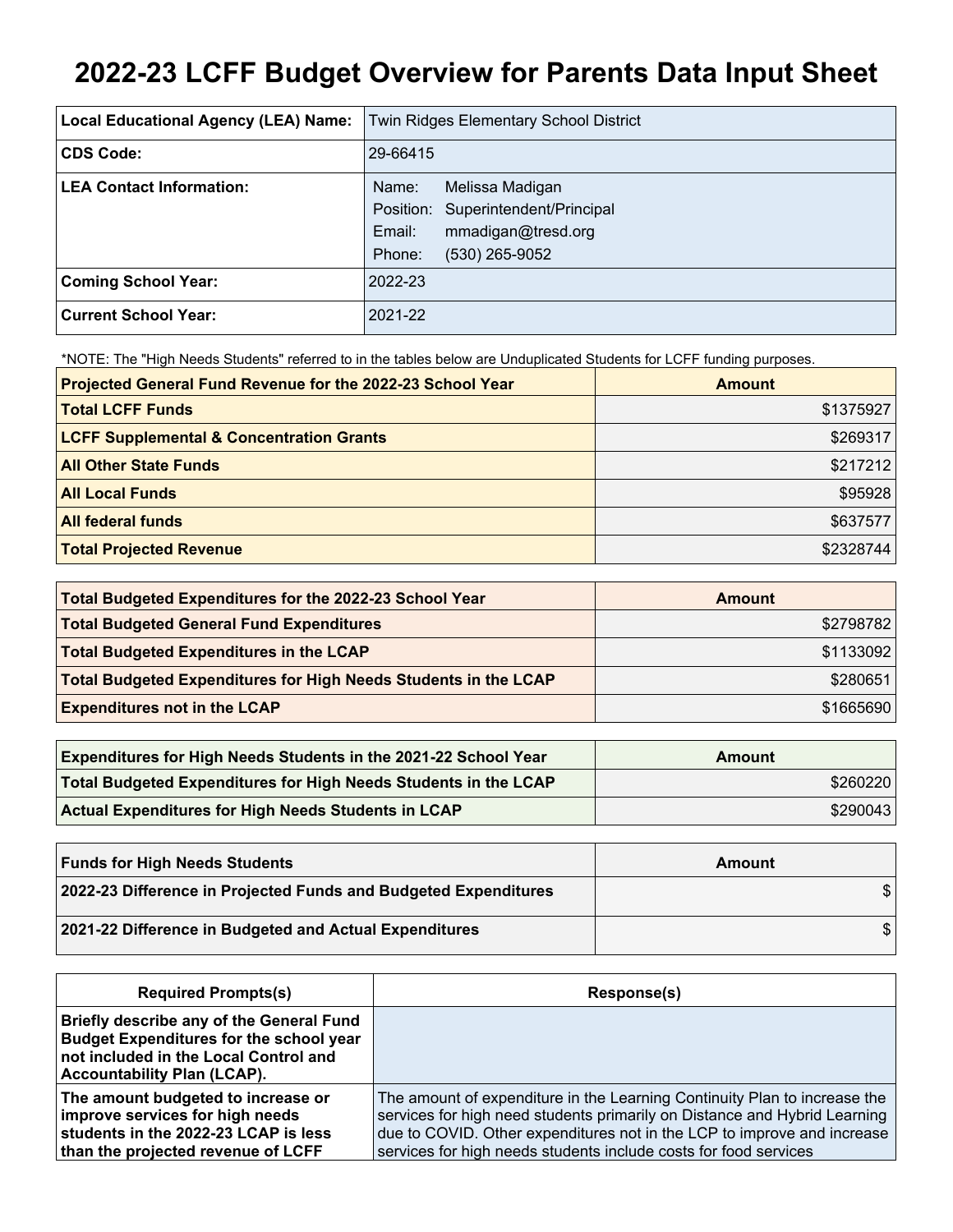| supplemental and concentration grants<br>the additional actions the LEA is taking | transportation, enrichment and elective classes, counseling services and<br>for 2022-23. Provide a brief description of other instructional support services that are primarily directed toward low<br>income, homelessness, and English learning students. |
|-----------------------------------------------------------------------------------|-------------------------------------------------------------------------------------------------------------------------------------------------------------------------------------------------------------------------------------------------------------|
| to meet its requirement to improve<br>services for high needs students.           |                                                                                                                                                                                                                                                             |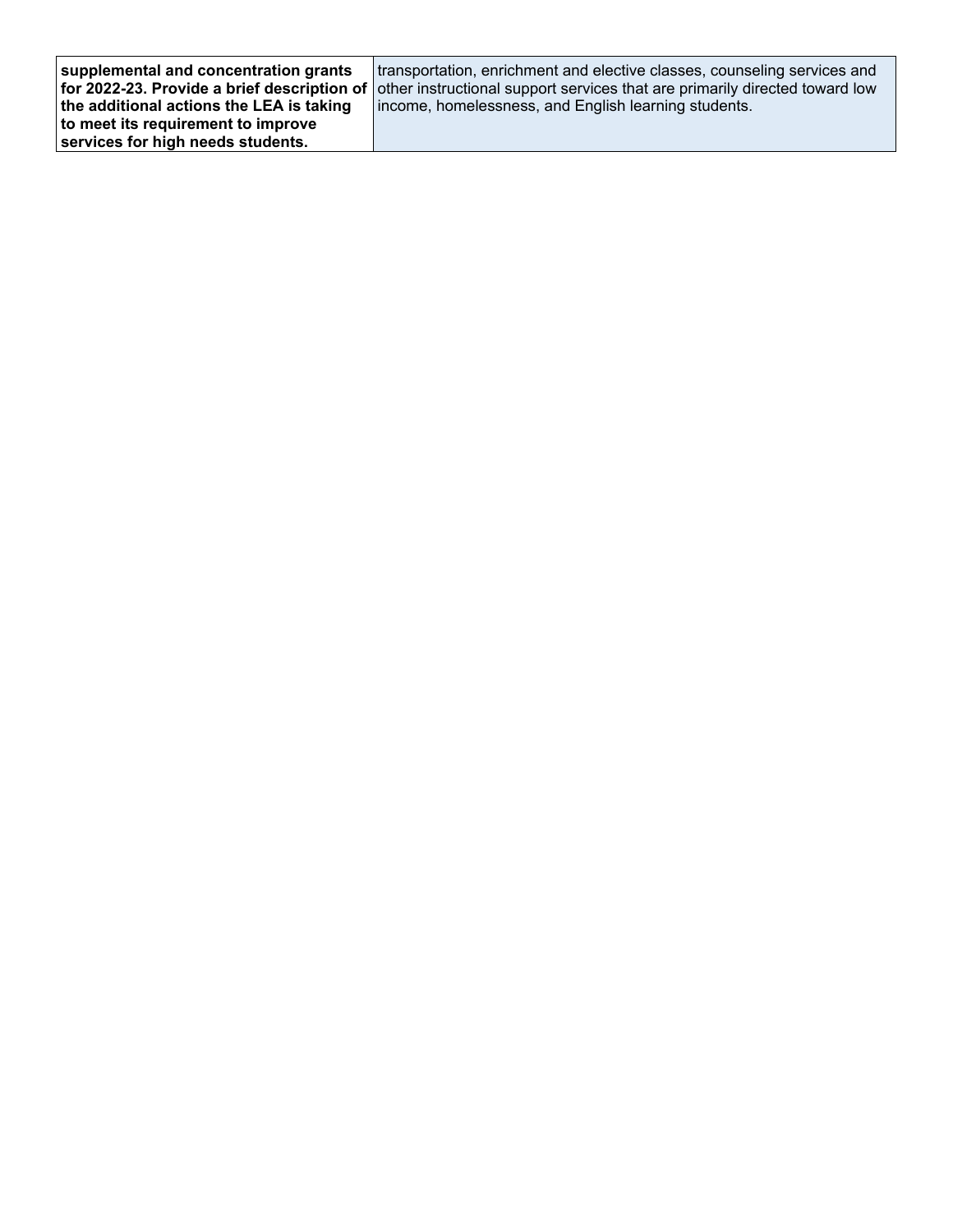## **LCFF Budget Overview for Parents**

Local Educational Agency (LEA) Name: Twin Ridges Elementary School District CDS Code: 29-66415 School Year: 2022-23 LEA contact information: Melissa Madigan Superintendent/Principal mmadigan@tresd.org (530) 265-9052

School districts receive funding from different sources: state funds under the Local Control Funding Formula (LCFF), other state funds, local funds, and federal funds. LCFF funds include a base level of funding for all LEAs and extra funding - called "supplemental and concentration" grants - to LEAs based on the enrollment of high needs students (foster youth, English learners, and low-income students).



receive in the coming year from all sources.

The text description for the above chart is as follows: The total revenue projected for Twin Ridges Elementary School District is \$2328744, of which \$1375927 is Local Control Funding Formula (LCFF), \$217212 is other state funds, \$95928 is local funds, and \$637577 is federal funds. Of the \$1375927 in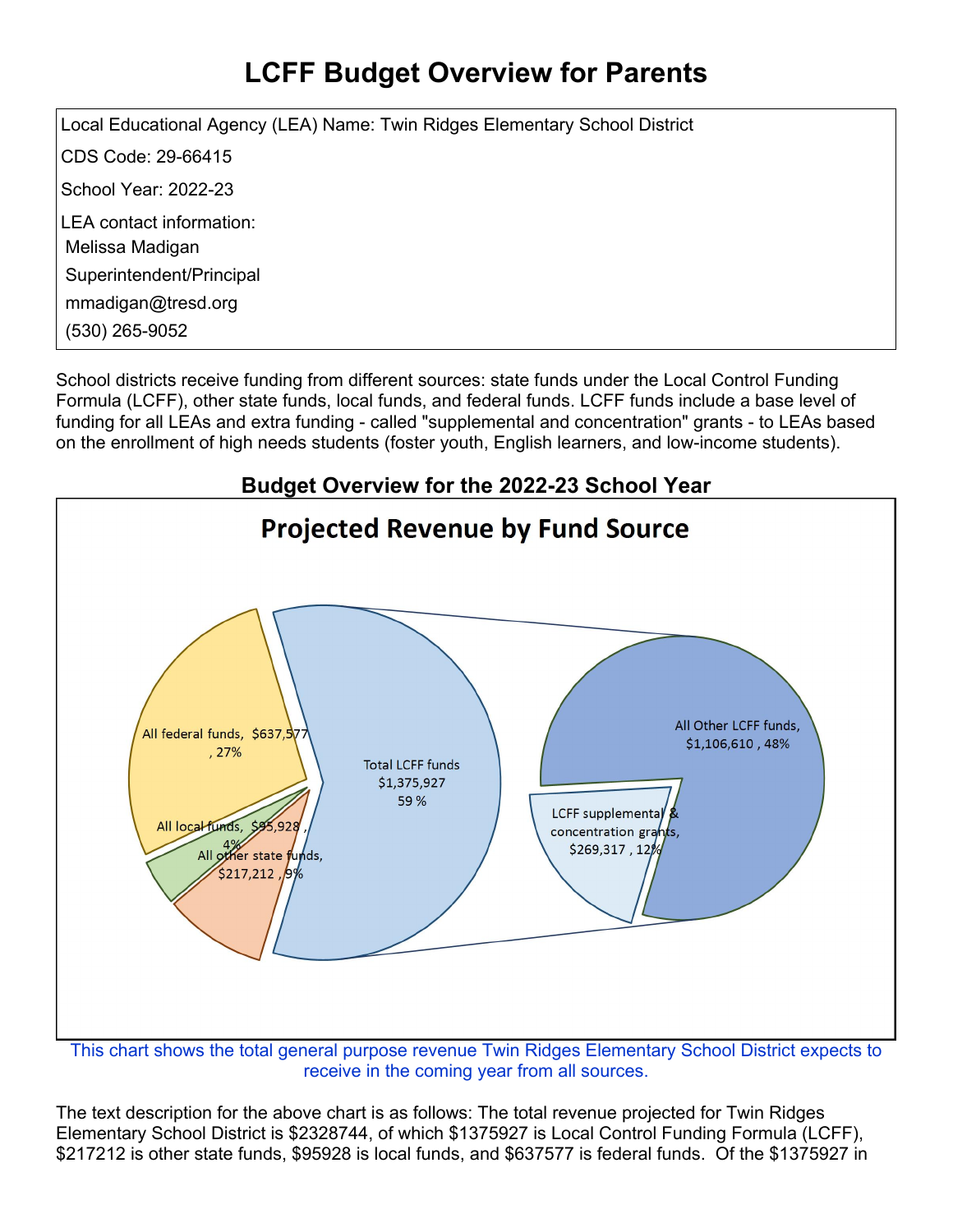LCFF Funds, \$269317 is generated based on the enrollment of high needs students (foster youth, English learner, and low-income students).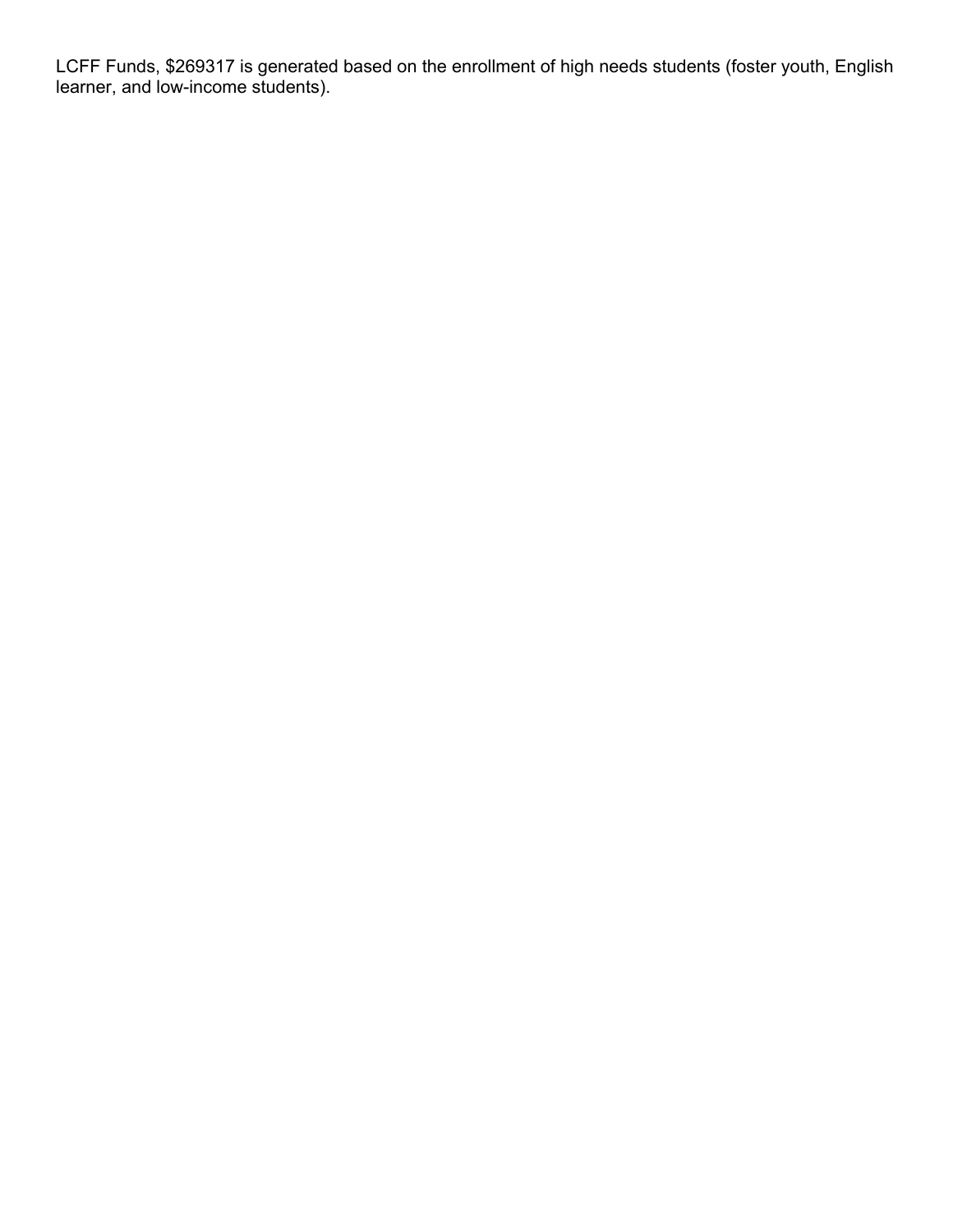### **LCFF Budget Overview for Parents**

The LCFF gives school districts more flexibility in deciding how to use state funds. In exchange, school districts must work with parents, educators, students, and the community to develop a Local Control and Accountability Plan (LCAP) that shows how they will use these funds to serve students.



This chart provides a quick summary of how much Twin Ridges Elementary School District plans to spend for 2022-23. It shows how much of the total is tied to planned actions and services in the LCAP.

The text description of the above chart is as follows: Twin Ridges Elementary School District plans to spend \$2798782 for the 2022-23 school year. Of that amount, \$1133092 is tied to actions/services in the LCAP and \$1665690 is not included in the LCAP. The budgeted expenditures that are not included in the LCAP will be used for the following:

#### Increased or Improved Services for High Needs Students in the LCAP for the 2022-23 School Year

In 2022-23, Twin Ridges Elementary School District is projecting it will receive \$269317 based on the enrollment of foster youth, English learner, and low-income students. Twin Ridges Elementary School District must describe how it intends to increase or improve services for high needs students in the LCAP. Twin Ridges Elementary School District plans to spend \$280651 towards meeting this requirement, as described in the LCAP.

The amount of expenditure in the Learning Continuity Plan to increase the services for high need students primarily on Distance and Hybrid Learning due to COVID. Other expenditures not in the LCP to improve and increase services for high needs students include costs for food services transportation, enrichment and elective classes, counseling services and other instructional support services that are primarily directed toward low income, homelessness, and English learning students.